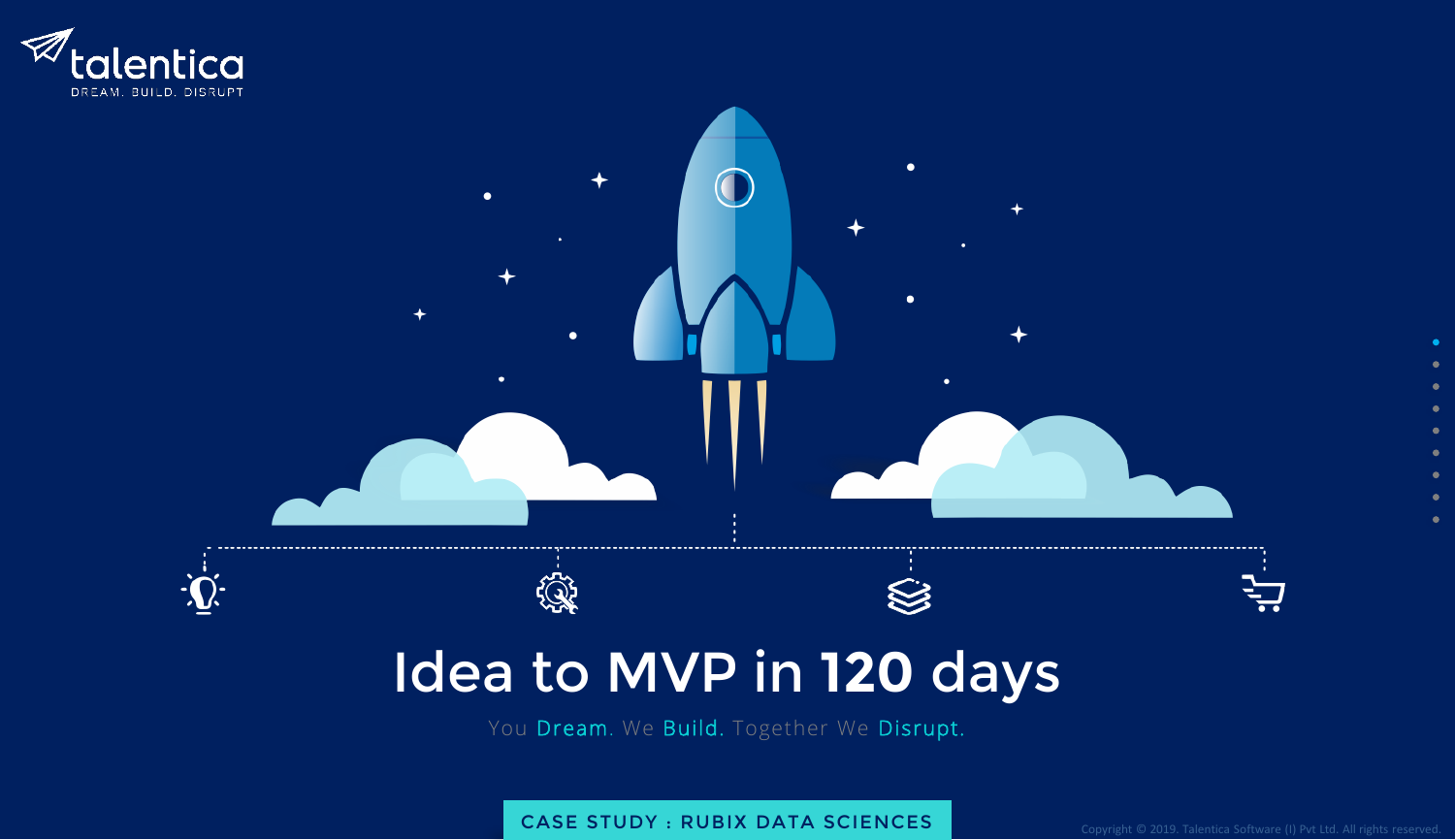

### Background

**CLIENT** Rubix Data Sciences

INDUSTRY Risk Management

**HEADQUARTERS** Mumbai, India

FOUNDED 2017



### **PRODUCT USP**

Rubix Data Sciences was founded by group of experts in risk management.

They wanted to build a product that simplifies decision making for credit, risk, compliance and supply chain professionals in the B2B domain.

Rubix helped in making informed decisions with the help of powerful analytics and visualization.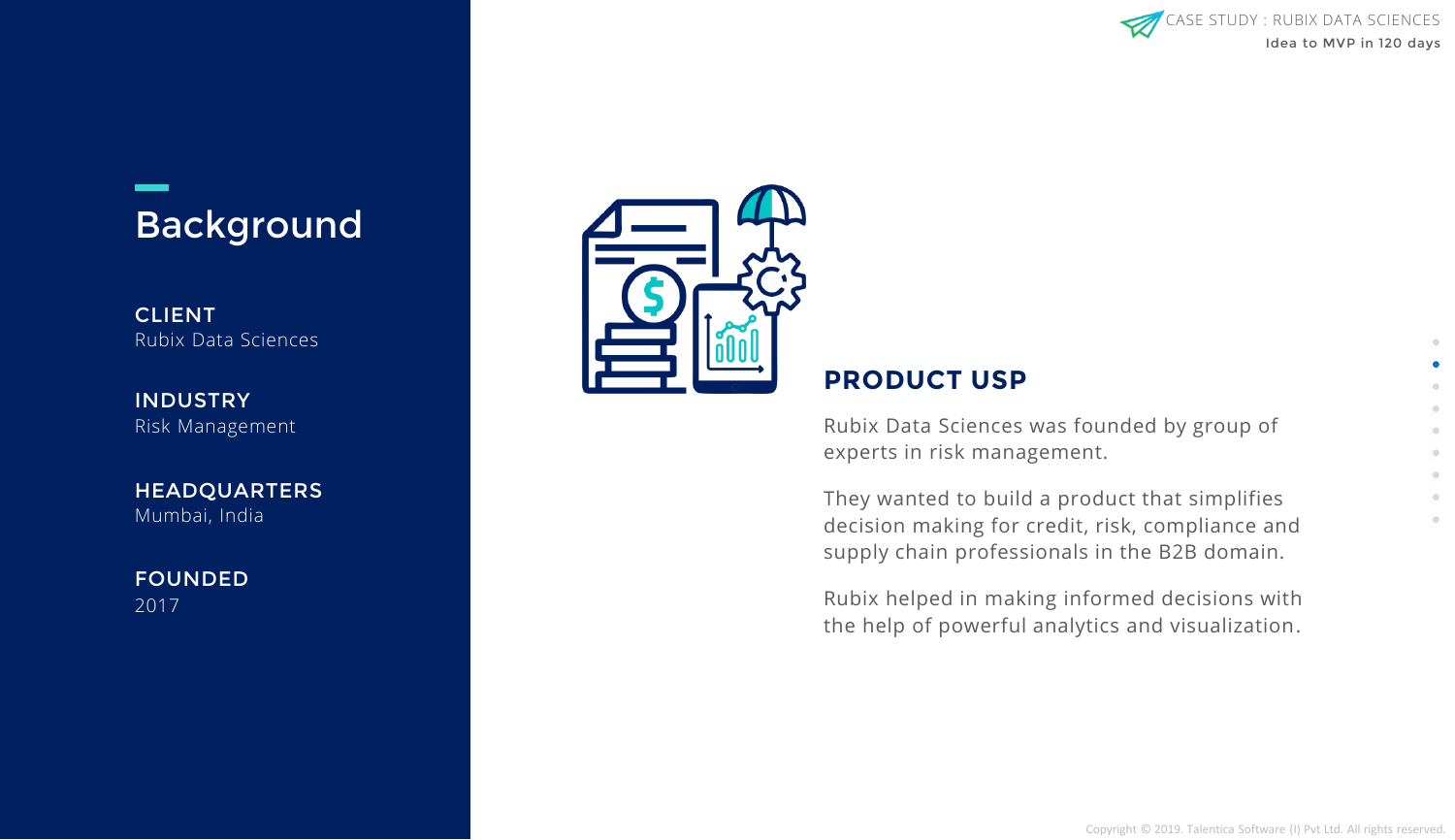

## **Challenges**

**Our biggest challer**<br> **"** implement a solution<br> **"** keep it extensible coready.<br>
MANJUSHA MADAE<br>
CTO, TALENTICA SOFT *Our biggest challenge was to implement a solution that will keep it extensible and future ready.*

MANJUSHA MADABUSHI CTO, TALENTICA SOFTWARE



#### IDEA VALIDATION TO MVP

Rubix founders validated their idea by providing their core offering to initial customers manually. They wanted to automate this using technology.



#### TIME TO MARKET

Considering interest shown by initial customers, they had aggressive plan to roll out the first version of the product within 120 days



### COMPLEMENTARY PARTNERSHIP

Rubix founders were experts in the risk management & analytics, and looking for a strong technology partner to complete the team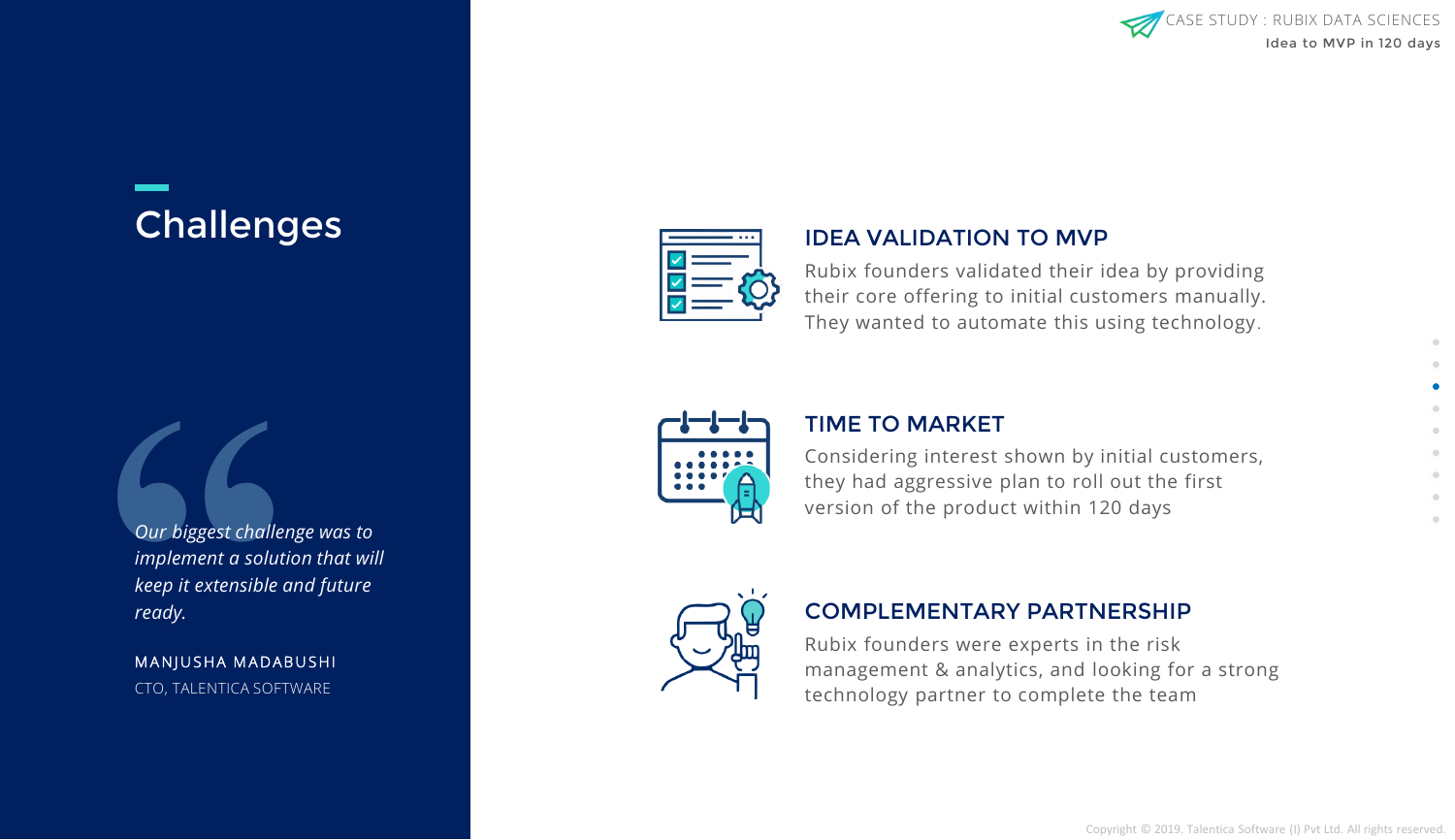

## Solution

# The "Talentica Way"

distilled from our experience of building products for 100+ startups in the last 15 years that minimizes possible risk of slippage and ensures faster go to market

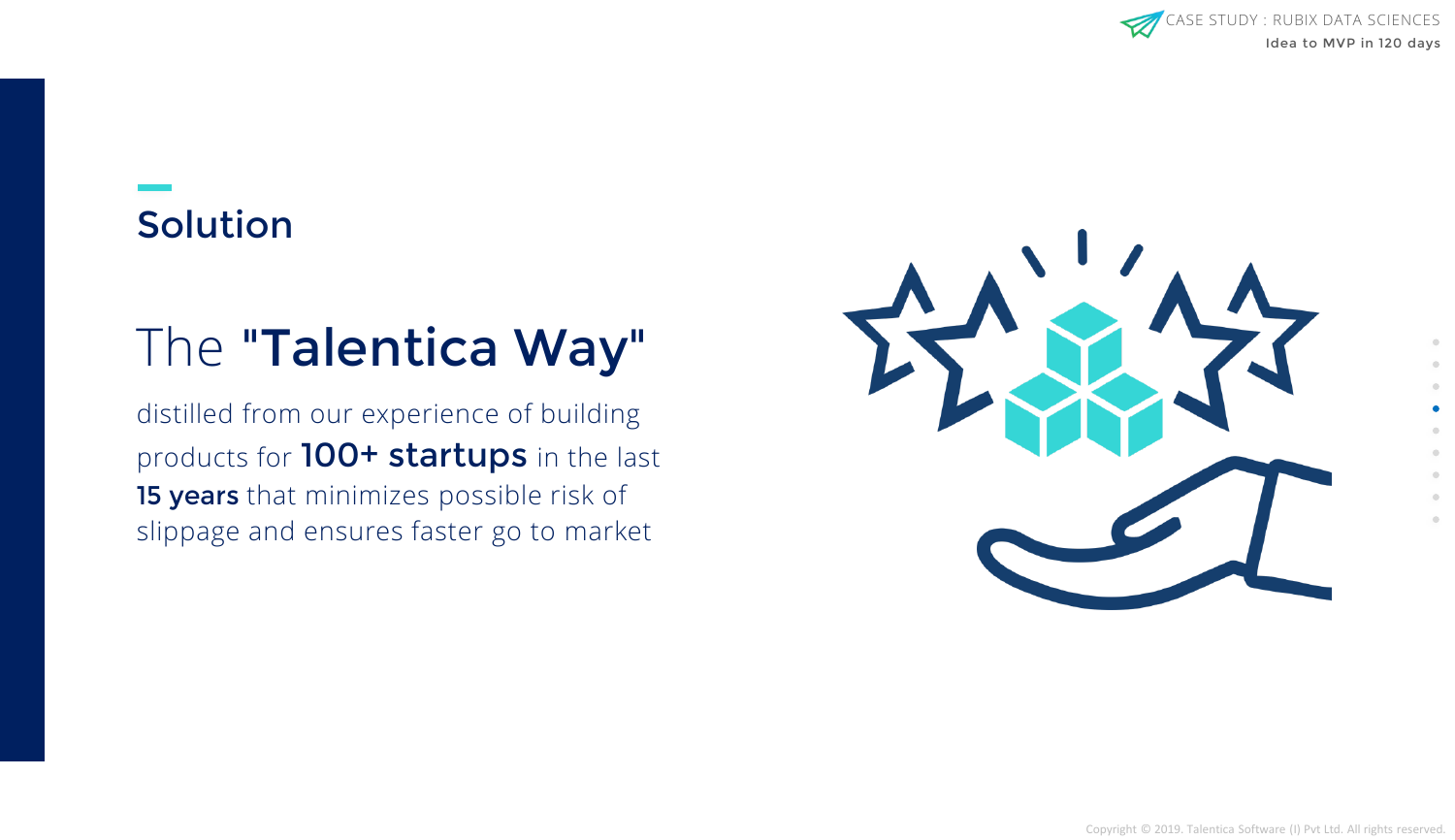## Our Approach



#### **LIMIT THE SCOPE**

Develop core functionality to assess risk, but use excel imports to feed data instead of building UI



#### **VALIDATE CORE**

Validate the core offering with different sets of data to ensure desired accuracy



#### **MINIMIZE EFFORTS**

Reduce time-to-market by implementing battle-tested frameworks like React-Redux-Saga & Spring Boot



#### **ARCHITECT TO SCALE**

Architect such that the MVP could scale along with an increasing customer base



**ONE TEAM**

Leverage in-house design and DevOps teams to own the product from design to deployment



#### **LEVERAGE WISDOM**

Set up an initial team of developers who have built several successful products in the past

Idea to MVP in 120 days

**SE STUDY : RUBIX DATA SCIENCES** 

 $\bullet$  $\bullet$  $\bullet$  $\bullet$  $\bullet$  $\bullet$  $\bullet$  $\bullet$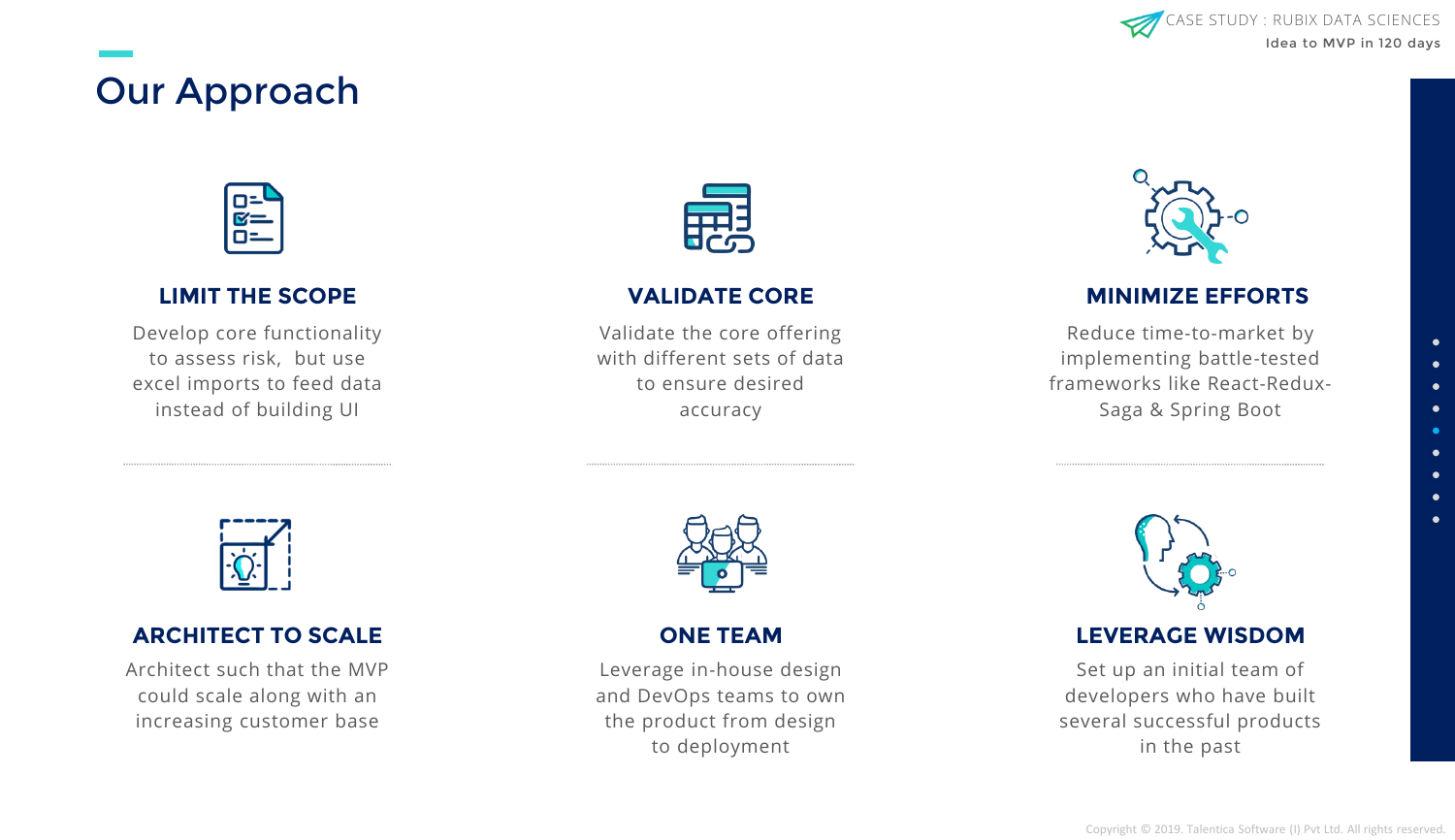

 $\bullet$ 

 $\bullet$  $\circ$  $\hfill \Box$ 



### **Technology**

React.js, Redux Saga Spring/Java MongoDB

### Infrastructure

CloudFront EC2 S3 Amazon MQ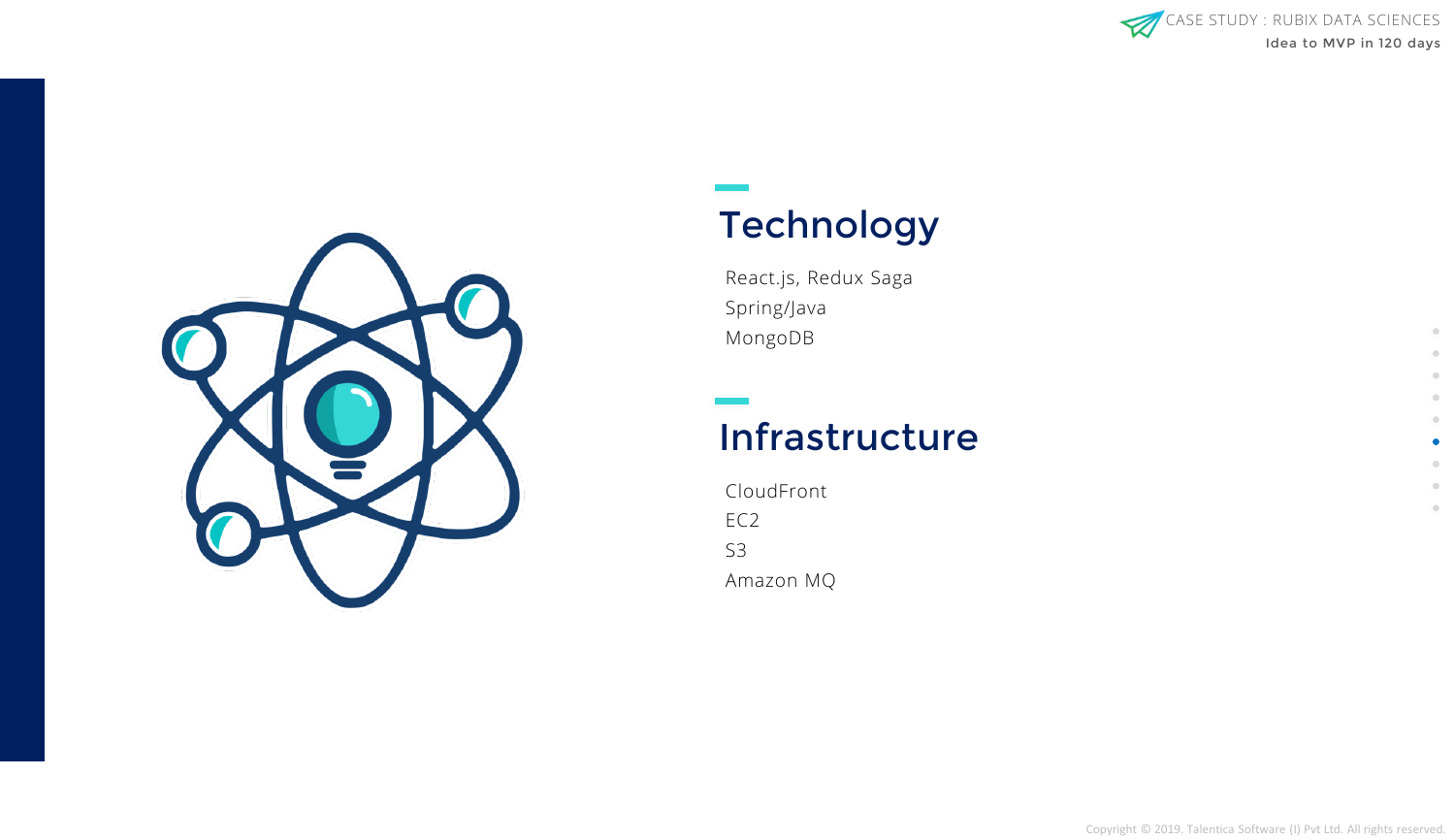

Co-founder & CEO, Rubix Data Sciences MOHAN RAMASWAMY

All of us at Rubix are impressed by the quality of the Talentica team working on developing our platform. The Talentica team displayed a keen understanding of our requirements and always came to the table with insightful ideas. They never "just accept" what we tell them; instead, they always raise pertinent questions to ensure if what we are suggesting is the best way to approach the problem. This has led to the development of a superior platform that we are confident will be embraced by our customers. If we had to do this all over again,

Talentica would be our only choice as the Technology Partner.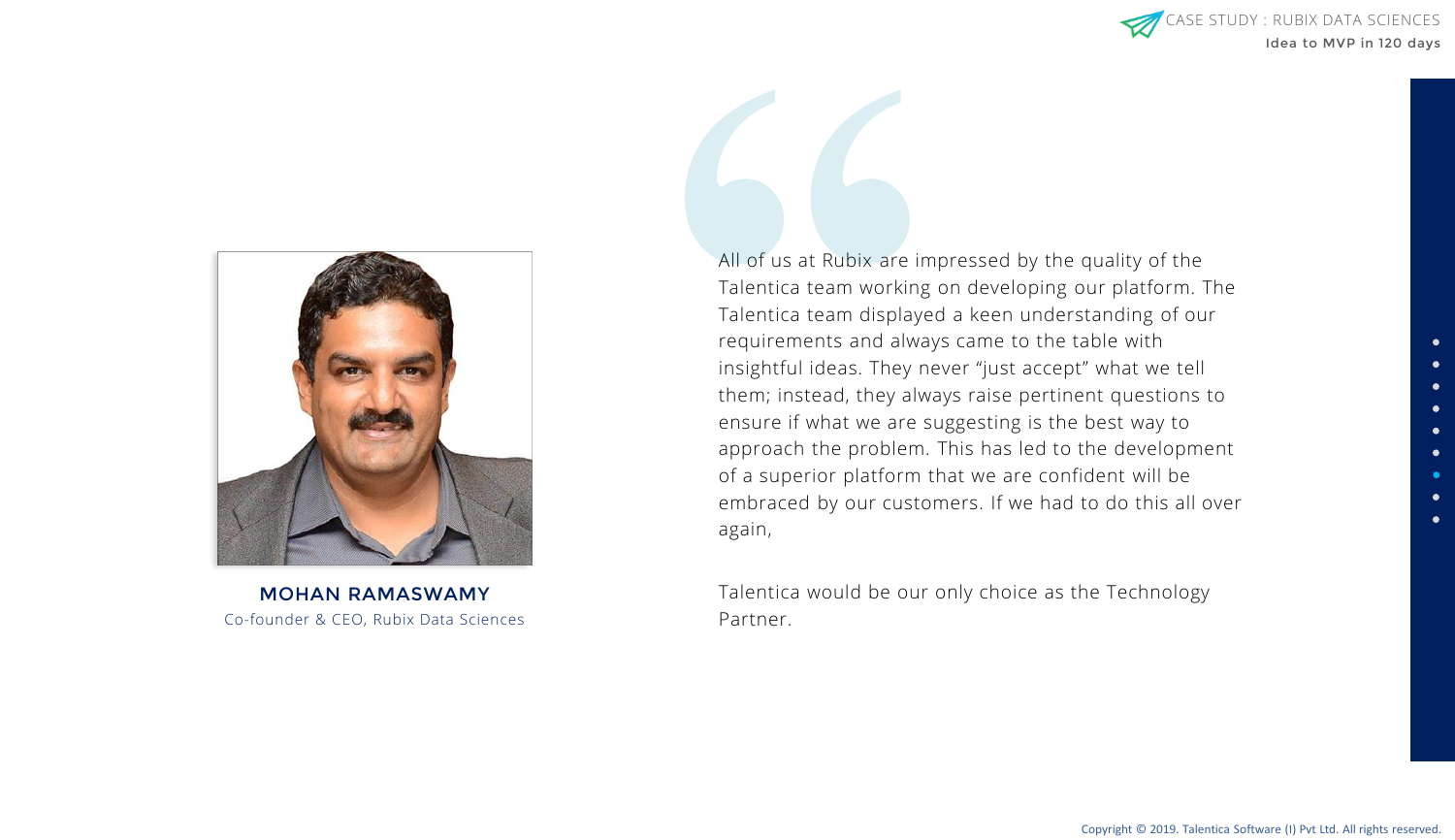

### Results



A live, fully functioning product within 120 days from start of development



#### **MVP IN 120 DAYS PAYING CUSTOMERS**

Acquired more than 5 paying customers from the initial MVP within a month



#### **FUNDING**

Raised funding from leading information industry professionals, early stage investors and family offices

 $\bullet$